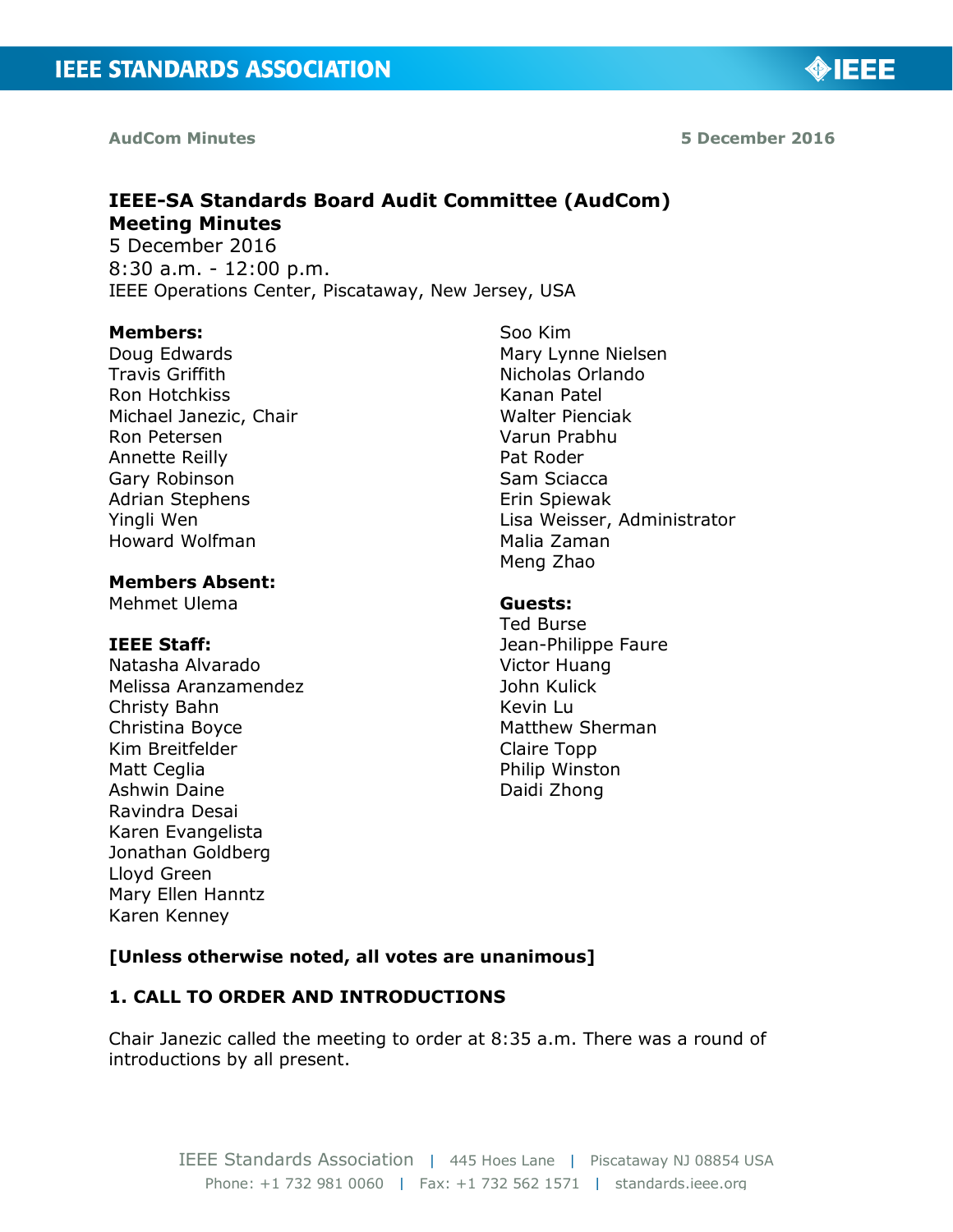### **2. REVIEW AND APPROVAL OF THE AGENDA**

Chair Janezic asked if there were any additions, deletions, or alterations to the published agenda. There were none.

**Motion: Approve the 5 December 2016 AudCom meeting agenda. Upon vote, the motion passed.**

### **3. APPROVAL OF MINUTES FROM THE 15 SEPTEMBER 2016 AUDCOM MEETING**

**Motion: Approve the minutes of the 15 September 2016 AudCom meeting. Upon vote, the motion passed.**

#### **4. P&P REVIEW**

#### **4.1 Status of Continuing Sponsor P&P Review**

4.1.1 AES/GA - Gary Robinson, Douglas Edwards

#### **Motion: To recommend acceptance of the AES/GA P&P. Upon vote, the motion passed.**

4.1.2 EDU/SC - Annette Reilly, Ronald Hotchkiss

#### **Motion: To recommend acceptance of the EDU/SC P&P. Upon vote, the motion passed.**

4.1.3 IAS/ESafeC - Travis Griffith, Douglas Edwards

Prior to the outcome of this review, AudCom discussed item 6.1.1 on the agenda and IAS/ESafeC was recognized by AudCom as a new Sponsor.

#### **Motion: To recommend acceptance of the IAS/ESafeC P&P. Upon vote, the motion passed.**

4.1.4 PE/TEM - Annette Reilly, Adrian Stephens

There are still open comments from the checklist that have not been addressed and the P&P will continue under review and move to the January 2017 agenda.

#### **4.2 Status of New Sponsor P&P Review**

4.2.1 AES/UWBRC - Ronald Petersen, Gary Robinson

There are still open comments from the checklist that have not been addressed and the P&P will continue under review and move to the January 2017 agenda.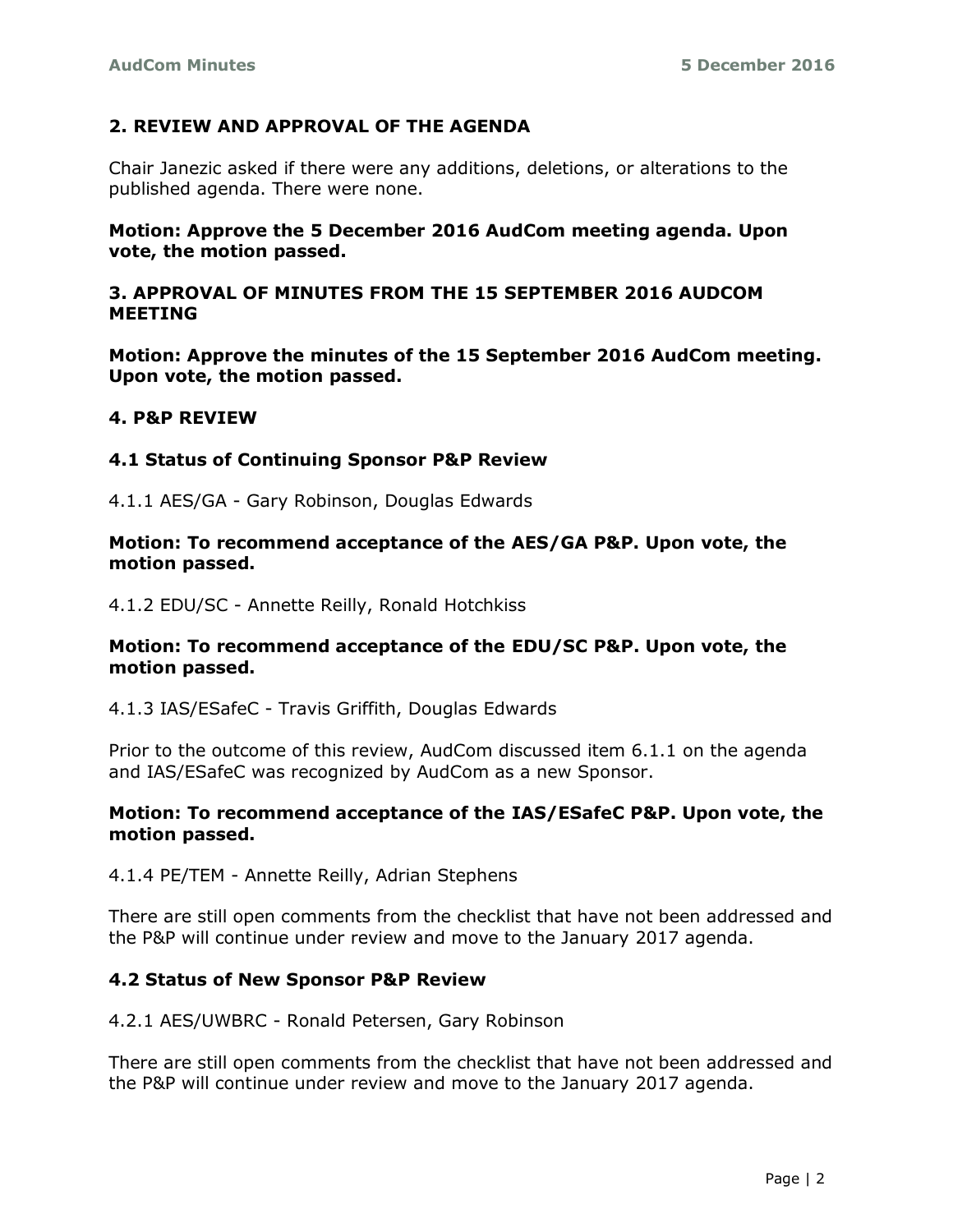# 4.2.2 CES/SC - Adrian Stephens, Mehmet Ulema

### **Motion: To recommend acceptance of the CES/SC P&P. Upon vote, the motion passed.**

4.2.3 CIS/SC - Gary Robinson, Yingli Wen

There are still open comments from the checklist that have not been addressed and the P&P will continue under review and move to the January 2017 agenda.

4.2.4 EMB/Stds Com - Howard Wolfman, Travis Griffith

### **Motion: To recommend acceptance of the EMB/Stds Com P&P. Upon vote, the motion passed.**

4.2.5 IM/SDM - Annette Reilly, Yingli Wen

Prior to the outcome of this review, AudCom discussed item 6.1.2 on the agenda and IM/SDM was recognized by AudCom as a new Sponsor.

#### **Motion: To recommend acceptance of the IM/SDM P&P. Upon vote, the motion passed.**

4.2.6 PE/ESSB - Howard Wolfman, Ronald Petersen

There are still open comments from the checklist that have not been addressed. The P&P is visibly under development and will move to the January 2017 agenda.

4.2.7 PE/SBLC - Douglas Edwards, Yingli Wen

There are still open comments from the checklist that have not been addressed. The P&P is visibly under development and will move to the January 2017 agenda.

# **4.3 Status of Continuing Working Group P&P Review**

There were no continuing Working Group P&P reviews.

#### **4.4 Status of New Working Group P&P Review**

4.4.1 C/CCSC/CPWG/2301\_WG (common - all C/CCSC WGs) - Ronald Hotchkiss, Mehmet Ulema

### **Motion: To deem without issue the C/CCSC/CPWG/2301\_WG - (common all C/CCSC WGs) P&P. Upon vote, the motion passed.**

4.4.2 C/MSC/P1722.1 - Mehmet Ulema, Ronald Petersen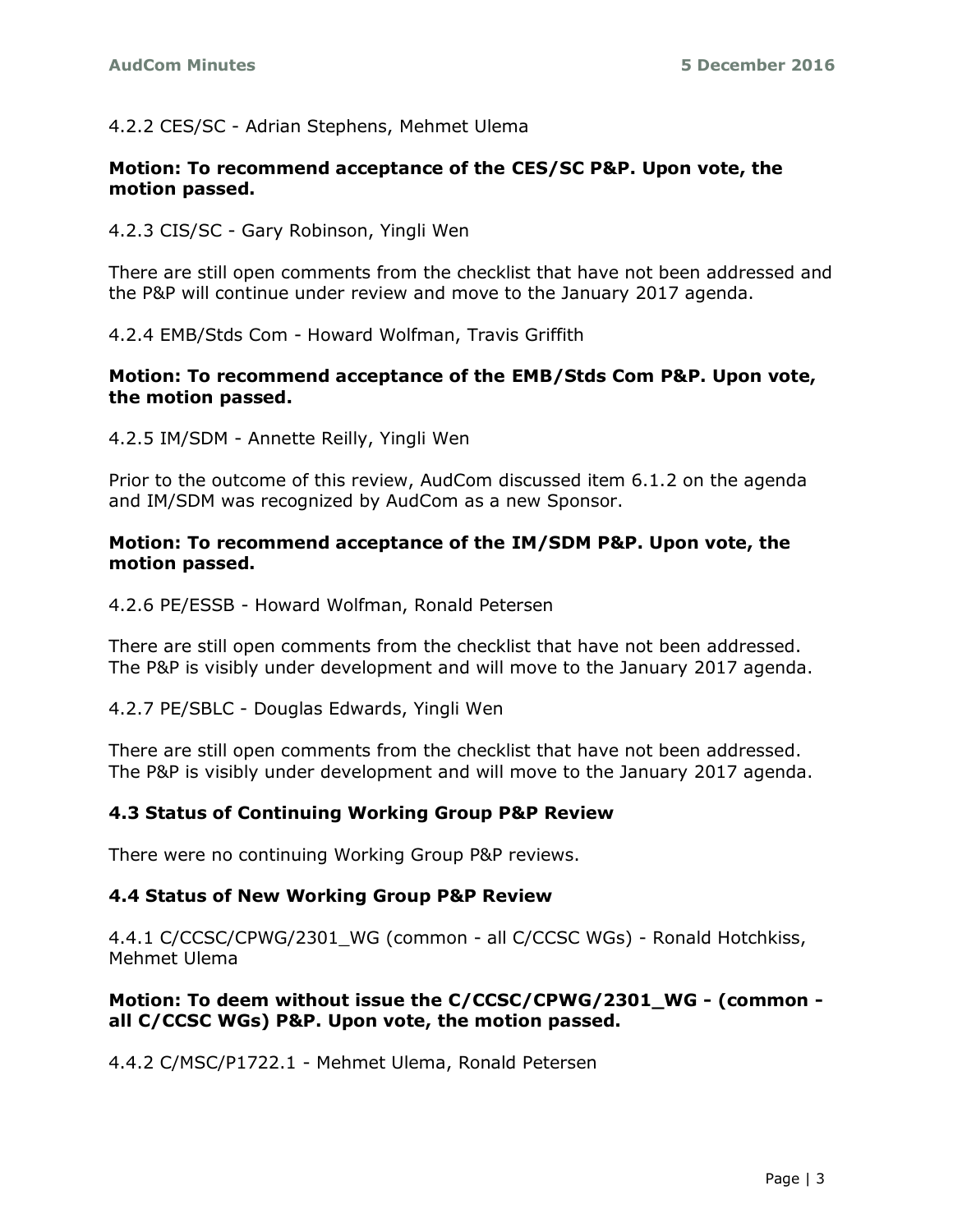There are still minor issues that need to be addressed from the checklist and the P&P will continue under review and move to the January 2017 agenda.

4.4.3 C/TT/3DT-WG - Adrian Stephens, Ronald Hotchkiss

There are still open comments from the checklist that have not been addressed and the P&P will continue under review and move to the January 2017 agenda. Chair Janezic assigned Annette Reilly and Gary Robinson as mentors to assist in the development of the P&P document.

# **5. OLD BUSINESS**

# **5.1 Action Item Review**

Lisa Weisser reviewed the action items from prior meetings:

| <b>Action Item</b>            | <b>Status</b> | Update                              |
|-------------------------------|---------------|-------------------------------------|
| IAS Sponsor Request -         | Complete      | Training has taken place, and staff |
| proposed change to Clause 5.0 |               | attended their meetings in          |
| in their working group P&P.   |               | September; Discussions will         |
| Staff to reply to IAS that if |               | continue if needed.                 |
| such a change was submitted   |               |                                     |
| to AudCom, AudCom would       |               |                                     |
| reject it.                    |               |                                     |
| Lisa Weisser to add reminder  | Complete      | Updated training module for future  |
| information about using the   |               | training.                           |
| P&Ps to current Sponsor and   |               |                                     |
| WG Chair training module      |               | Email to Sponsors now includes link |
| about AudCom and also to      |               | to accepted P&Ps, and note about    |
| emails to the Sponsors when   |               | adhering to the policies in the     |
| P&Ps are accepted.            |               | document during the standardization |
|                               |               | process.                            |
| Lisa Weisser will continue to | Ongoing       | PMs have confirmed that those       |
| work with the Program         |               | Sponsors with outstanding WG P&Ps   |
| Managers and Sponsors to      |               | still have no active WGs. Recent    |
| determine if any of the       |               | reply received from a Chair noted   |
| Sponsors who previously did   |               | that projects are almost complete;  |
| not have Working Groups now   |               | just submitted a new PAR.           |
| have Working Groups and if    |               |                                     |
| so, to get the Working Group  |               | Notes from meeting:                 |
| P&Ps for AudCom to review.    |               | 1) This is ongoing work and will    |
|                               |               | be removed from the action          |
|                               |               | items list.                         |
|                               |               | 2) The question was raised that     |
|                               |               | if a new PAR is approved,           |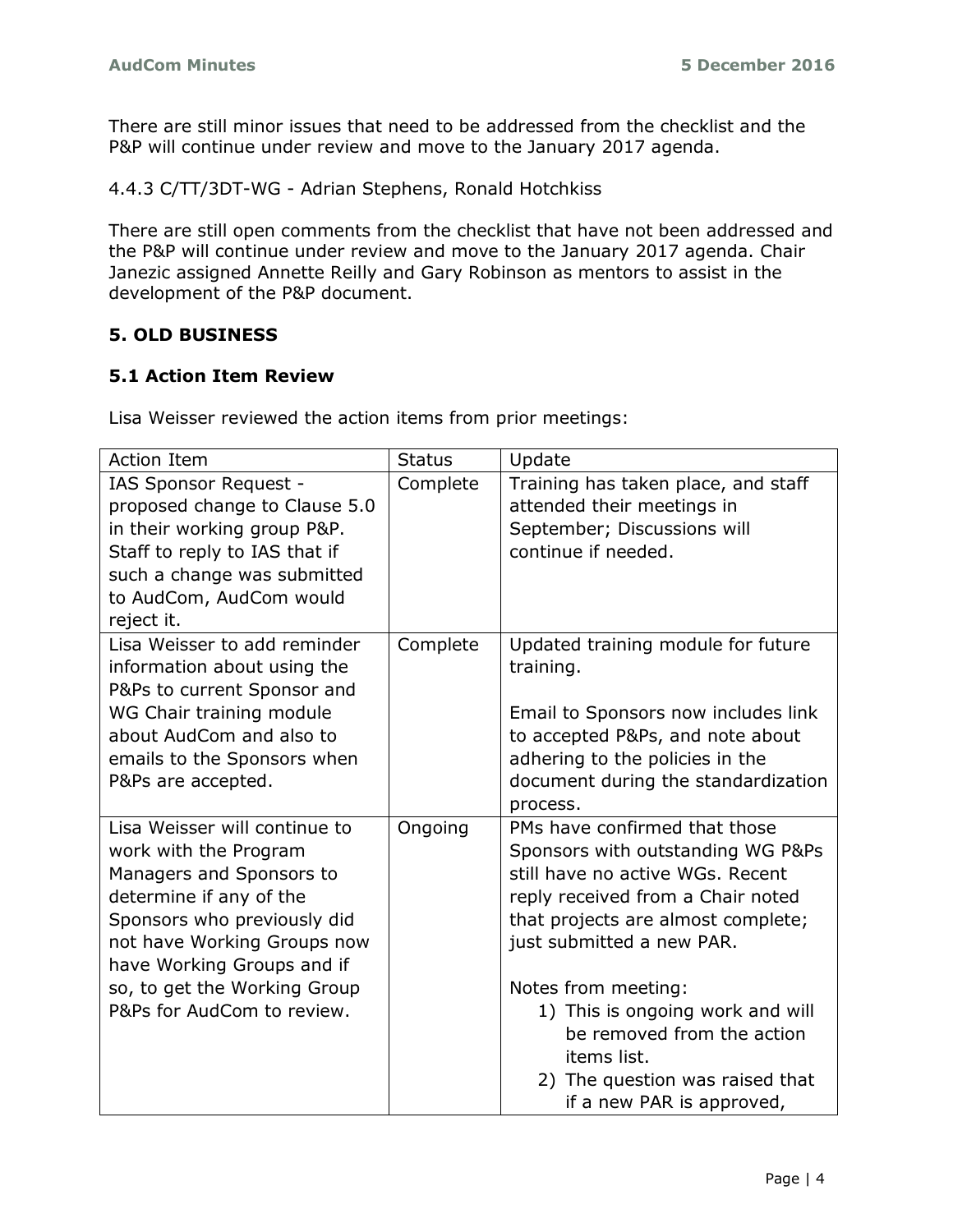|                                                          |          | should the Sponsor be<br>required to use the Baseline<br>WG P&Ps if they do not |
|----------------------------------------------------------|----------|---------------------------------------------------------------------------------|
|                                                          |          | submit any.                                                                     |
| Chair Janezic will work with                             | In       | Text is drafted.                                                                |
| Lisa Weisser to draft a more                             | progress |                                                                                 |
| specific email to be sent to<br>Sponsor when the Sponsor |          | See note from meeting in box<br>above.                                          |
| P&Ps are accepted that makes                             |          |                                                                                 |
| it more clear that the Working                           |          |                                                                                 |
| Group P&Ps will be needed for                            |          |                                                                                 |
| audit when they have an active<br>Working Group.         |          |                                                                                 |
| Adrian Stephens will reconvene                           | Complete | Agenda item 5.2.                                                                |
| the Ad Hoc on Referencing                                |          |                                                                                 |
| <b>Unaudited Sponsor Documents</b><br>in P&Ps.           |          |                                                                                 |
| Lisa Weisser will send a Doodle                          | Complete | There were two meetings and email                                               |
| poll in July to schedule a                               |          | follow-up discussions.                                                          |
| meeting for the ad hoc on                                |          |                                                                                 |
| Referencing Unaudited Sponsor<br>Documents in P&Ps.      |          |                                                                                 |
| Lisa Weisser will send the                               | Complete | Documents were sent for review.                                                 |
| current documents: AudCom                                |          |                                                                                 |
| Conventions for the Review of                            |          |                                                                                 |
| Sponsor and SCC Policies and                             |          |                                                                                 |
| Procedures and AudCom                                    |          |                                                                                 |
| Conventions for the Review of                            |          |                                                                                 |
| Working Group Policies and                               |          |                                                                                 |
| Procedures to AudCom<br>members along with a             |          |                                                                                 |
| template for commenting.                                 |          |                                                                                 |
| AudCom members should send                               | Complete | Some comments were received.                                                    |
| any comments about the                                   |          |                                                                                 |
| AudCom Conventions for                                   |          |                                                                                 |
| inclusion in the discussion at                           |          |                                                                                 |
| the December meeting.                                    |          |                                                                                 |
| Staff will document and make                             | In       | From September meeting.                                                         |
| available to AudCom the                                  | Progress | Information has been collected and                                              |
| current processes that are in                            |          | will be sent to AudCom prior to the<br>March 2017 meeting.                      |
| place with regard to the code                            |          |                                                                                 |
| of conduct.                                              |          |                                                                                 |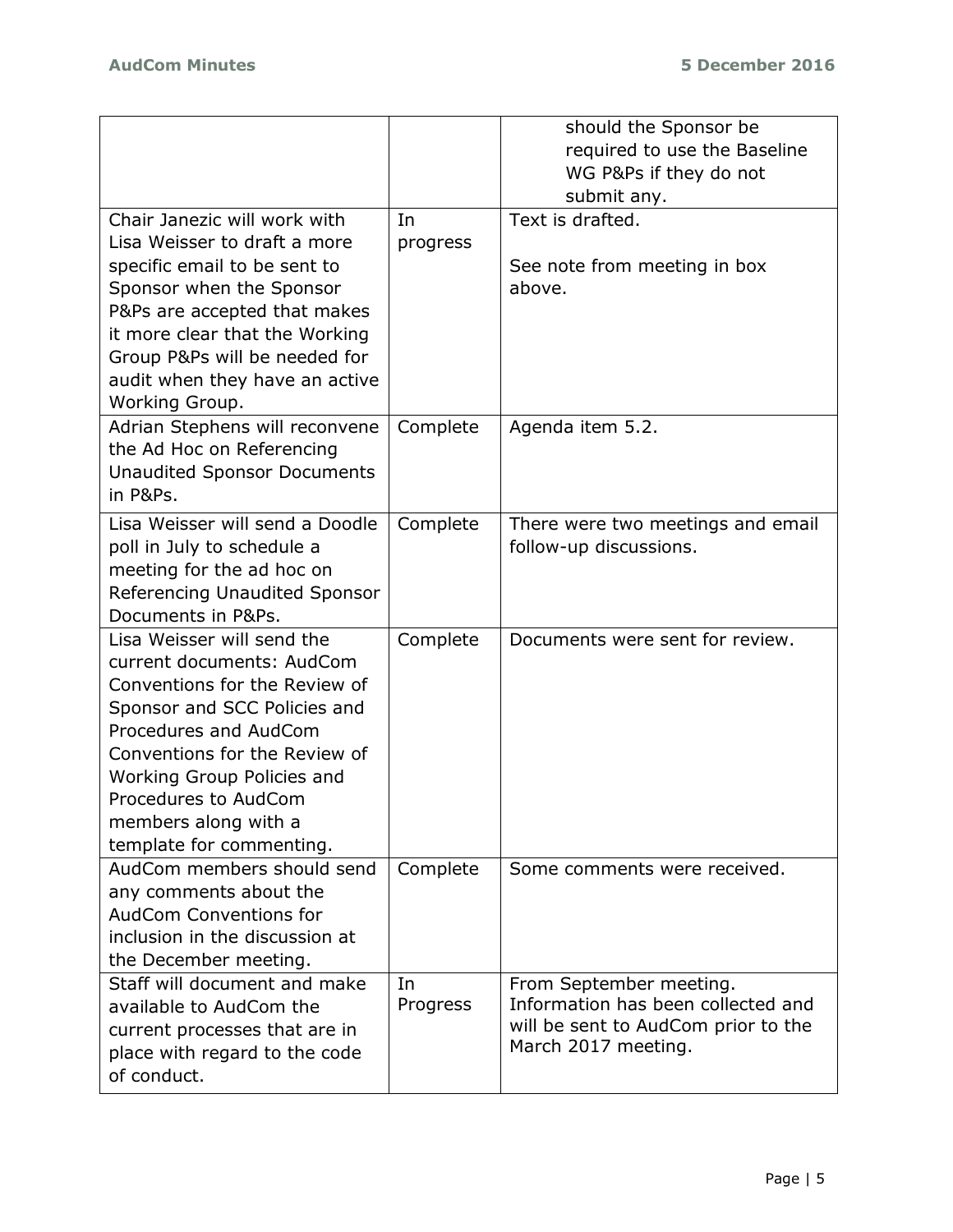| Lisa Weisser will add this<br>discussion topic (code of | In<br>Progress | From September meeting. |
|---------------------------------------------------------|----------------|-------------------------|
| conduct) to a future AudCom<br>agenda.                  |                |                         |

# **5.2 Ad Hoc on Referencing unaudited Sponsor documents (e.g. Sponsor Operating Manuals, etc.) in P&Ps - Adrian Stephens**

Adrian Stephens provided an overview of the ad hoc's recommendations, which focused on removing references in the P&Ps to documents not related to standards development. These recommendations were endorsed by AudCom to be included in a future update to the baseline P&Ps. The ad hoc was disbanded with thanks.

### **Motion: To endorse the report of the ad hoc and include the recommendations in the next revision of the AudCom Baseline documents. Upon vote, the motion passed.**

# **5.3 Review of AudCom Conventions - Mike Janezic**

Chair Janezic updated AudCom about the review of the AudCom Conventions and explained that there is a spreadsheet available with the feedback received, along with potential changes. A new ad hoc was established to take these suggestions and develop draft Conventions for review by next year's AudCom. This will include an update to the AudCom flowcharts that define the review processes for Sponsor and Working Group P&Ps. The ad hoc will be chaired by Mike Janezic. The following individuals indicated interest in participating: Doug Edwards, Travis Griffith, Ron Hotchkiss, Ron Petersen, Annette Reilly, Adrian Stephens, Lisa Weisser, Yingli Wen, Howard Wolfman.

# **6. NEW BUSINESS**

# **6.1 Request for New Sponsor Recognition**

P&Ps from four potential new Sponsors were reviewed for this agenda.

6.1.1 IEEE Industrial Applications Society, Electrical Safety Committee (ESafeC)

This was discussed prior to agenda item 4.1.3.

### **Motion: Recognize the Industrial Applications Society/Electrical Safety Committee, to be abbreviated as IAS/ESafeC, as an official Sponsor, in accordance with IEEE-SASB Bylaws 5.2.2. Upon vote, the motion passed.**

6.1.2 IEEE Instrumentation and Measurement Society, Secure and Dependable Measurement (IM/SDM)

This was discussed prior to agenda item 4.2.5.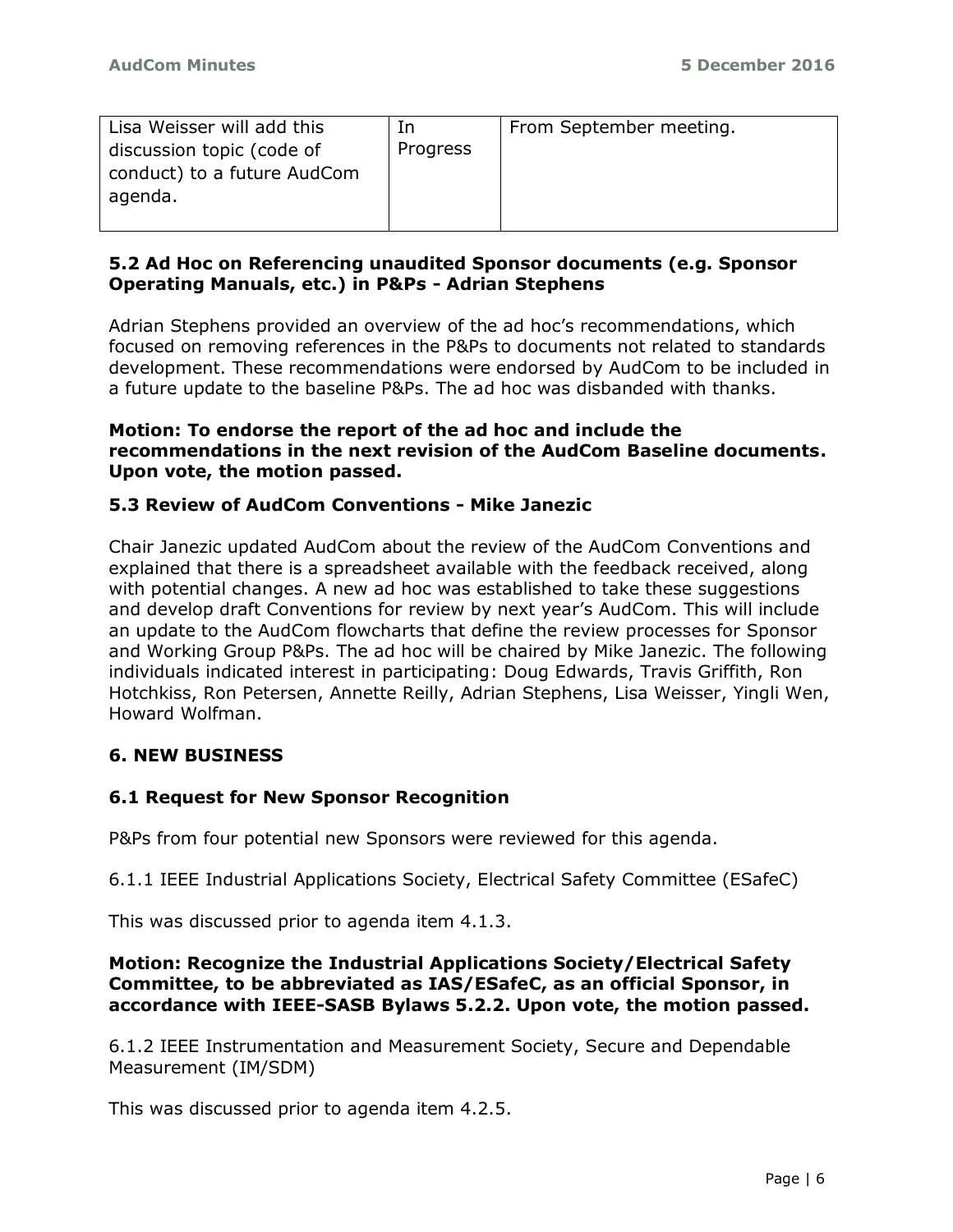**Motion: Recognize the Instrumentation and Measurement Society/Secure and Dependable Measurement, to be abbreviated as IM/SDM, as an official Sponsor, in accordance with IEEE-SASB Bylaws 5.2.2. Upon vote, the motion passed.**

6.1.3 IEEE Power and Energy Society, Energy Storage & Stationary Battery (PE/ESSB)

The P&Ps of PE/ESSB are still under review, so it was agreed that the Sponsor recognition would be deferred until the AudCom meeting when the P&Ps are recommended for acceptance.

6.1.4 IEEE Power and Energy Society, Smart Buildings, Loads and Customer Systems (PE/SBLC)

The P&Ps of PE/SBLC are still under review, so it was agreed that the Sponsor recognition would be deferred until the AudCom meeting when the P&Ps are recommended for acceptance.

# **6.2 Discussion - Status of Sponsor P&Ps Expiring in December 2016 - Mike Janezic**

Chair Janezic told AudCom that of the 14 Sponsors with P&Ps expiring in 2016, two requested an extension for the submission of their updated P&Ps.

6.2.1 NPS/NI&D Nuclear Instruments and Detectors

**Motion: NPS/NI&D shall submit a draft Sponsor P&P to AudCom by February 21, 2017 or the IEEE-SA Standards Board shall suspend NPS/NI&D's authorization to perform standards work (including but not limited to: PAR actions, Sponsor ballot actions, etc.). Upon vote, the motion passed.**

6.2.2 VT/RTSC Rail Transportation Standards Committee

**Motion: VT/RTSC shall submit a draft Sponsor P&P to AudCom by February 21, 2017 or the IEEE-SA Standards Board shall suspend VT/RTSC's authorization to perform standards work (including but not limited to: PAR actions, Sponsor ballot actions, etc.). Upon vote, the motion passed.**

### **6.3 Discussion - Potential Areas of Revision for AudCom Baselines Documents - Mike Janezic**

Chair Janezic opened this discussion with feedback he has received from Sponsors that stability in the Baseline documents would be appreciated. He suggested that we use 2017 to continue to add to the list of potential updates to the Baseline documents. He also suggested looking at which sections of the documents would be important to focus on in a future revision.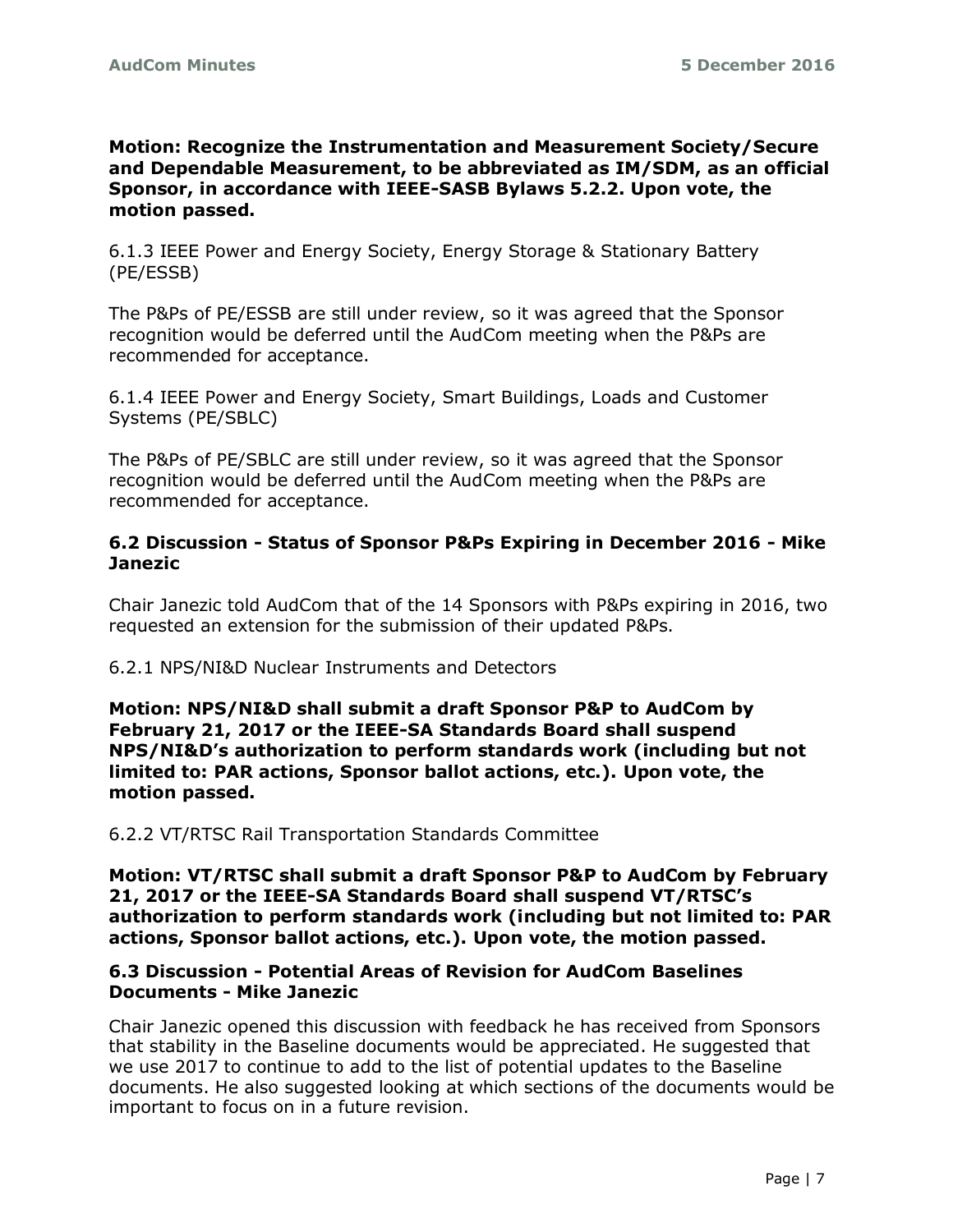AudCom identified the following topics to be addressed:

- Better definition of the processes for attaining and maintaining membership and voting privileges.
- Procedures for removal of members and officers.
- Better definition of the steps to take when conduct is in question in addition to the link to the IEEE Code of Conduct.
- The appropriate level of detail in meeting minutes.
- Defining a process for cases when a Sponsor has an approved P&P but an approved Working Group P&P does not exist.
- Determining whether the baselines should include a clause that addresses retroactivity.

The discussion included issues of Sponsors who do not submit P&Ps when they are supposed to and/or cases where the Sponsor needs to make changes to nonmodifiable clauses.

One idea that was suggested is to add a new type of Baseline document that would be a default P&P with all of the open questions answered. This could be used, for example, in cases when a Sponsor does not submit a P&P.

With regard to specific content details, the recommendations from the Ad Hoc on Referencing unaudited Sponsor documents in P&Ps will be included.

In addition, there is still a running list of comments to be considered for the next Baseline documents update (the list is maintained in Central Desktop).

# **6.4 Sponsor Organizational Variations - TPO**

Matt Ceglia showed a chart comparing the subcommittee structures of PES and C/LM to demonstrate the differences in terms of subgroup hierarchies and how this is reflected in the delegation of responsibility by the Sponsor. Representatives from each Sponsor (who happened to be in attendance) further explained how the structures work by providing approximate quantities of each subgroup shown in the chart. Adrian Stephens restated the importance of using clear terminology when either a committee or a Working Group is acting as Sponsor.

### **AI: Matt Ceglia will update the chart to include which P&Ps are correct (Sponsor or Working Group) for the different subgroups shown.**

# **7. DATE OF NEXT MEETING**

The next in-person meeting of AudCom is scheduled for 21 March 2017 in Shenzhen, PRC. Chair Janezic asked the AudCom members if they would consider participating in an additional teleconference of the current committee in January 2017 to potentially close out some of the open reviews, and there was full agreement.